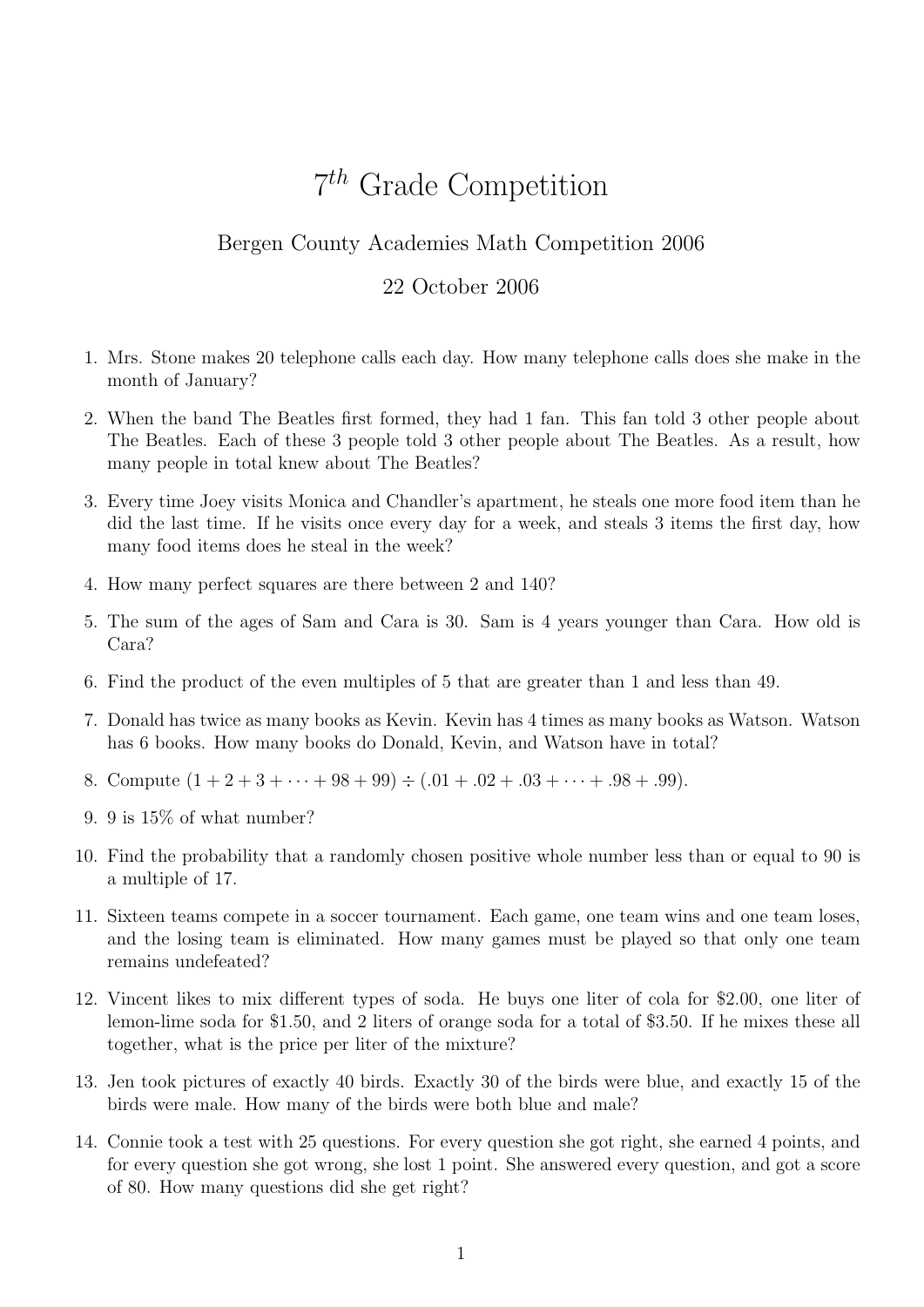- 15. How many 2-digit whole numbers contain the digit 2 exactly once?
- 16. Christine can sing 120 notes every minute, while Rachel can sing 180 notes every minute. If Christine and Rachel begin singing at the same time, how long, in seconds, will it take for their combined note total to equal 1080 notes?
- 17. Farmer John wants to buy fencing for the perimeter of his rectangular field. The length of the field is 17 meters and the area of the field is 119 square meters. Given that fencing costs 10 cents per meter, how much money will Farmer John have to spend?
- 18. Sally has 7 coins, which together make 72 cents. Each coin is a penny, nickel, dime or quarter. How many dimes does Sally have?
- 19. If a box of donuts is marked down 20% from its original price of \$5, then marked back up 20% from the sale price, how much does this box of donuts cost now?
- 20. What is the number halfway between  $\frac{1}{13}$  and  $\frac{1}{9}$ ?
- 21. What is the positive difference between the sum of the first fifteen positive even numbers and the sum of the first fifteen positive odd numbers?
- 22. On planet Penev, the symbol  $\{-\}$  is defined as follows:  $\frac{x}{y}$  $\overline{y}$  $\left\} = (-1)^{x+y}$ . Compute  $\left\{ \frac{2}{4} \right\}$ 4  $\big\}$ .
- 23. The point  $(10, 0)$  is 10 units from the origin (the point  $(0, 0)$ ). Give a point, as an ordered pair  $(x, y)$ , that is also 10 units from the origin such that both coordinates x and y are positive whole numbers and  $x < y$ .
- 24. Let  $N = 20 \cdot 30 \cdot 50 \cdot 70 \cdot 90 \cdot 110 \cdot 130$ . What is the smallest prime number that is not a factor of N?
- 25. If the length, width, and height of a box (rectangular prism) are all doubled, by how many times is the volume of the box increased?
- 26. Eddy scored 4 free throws out of the 13 free throws he has taken. How many consecutive shots must he now score in order to achieve a shooting percentage (free throws scored out of total free throws taken) of 50%?
- 27. How many lines of symmetry does a regular dodecagon (a polygon with 12 sides) have?
- 28. To complete his meal, James must select 3 different side dishes and one drink. There are 6 available different side dishes and 4 available drinks. The order in which James selects the side dishes and drinks does not matter. How many different meals can James select?
- 29. In the game of Gaussball, there are two ways to score points: a regular goal, worth 3 points; and a Gauss goal, worth 4 points. What is the greatest whole number that cannot be earned as a score in a game of Gaussball?
- 30. Three ducks Duck 1, Duck 2, and Duck 3 are sitting in a row. Duck 1 quacks once every six minutes. Duck 2 quacks once every nine minutes. Duck 3 quacks once every fifteen minutes. Given that all three ducks quack at 1:00 PM, when is the next time they will all simultaneously quack? ("Simultaneously" means at the same time.)
- 31. The angle measures of *acute* triangle ABC are all positive whole numbers. If  $m\angle A = 50°$ , what is the smallest possible measure, in degrees, of  $\angle B$ ?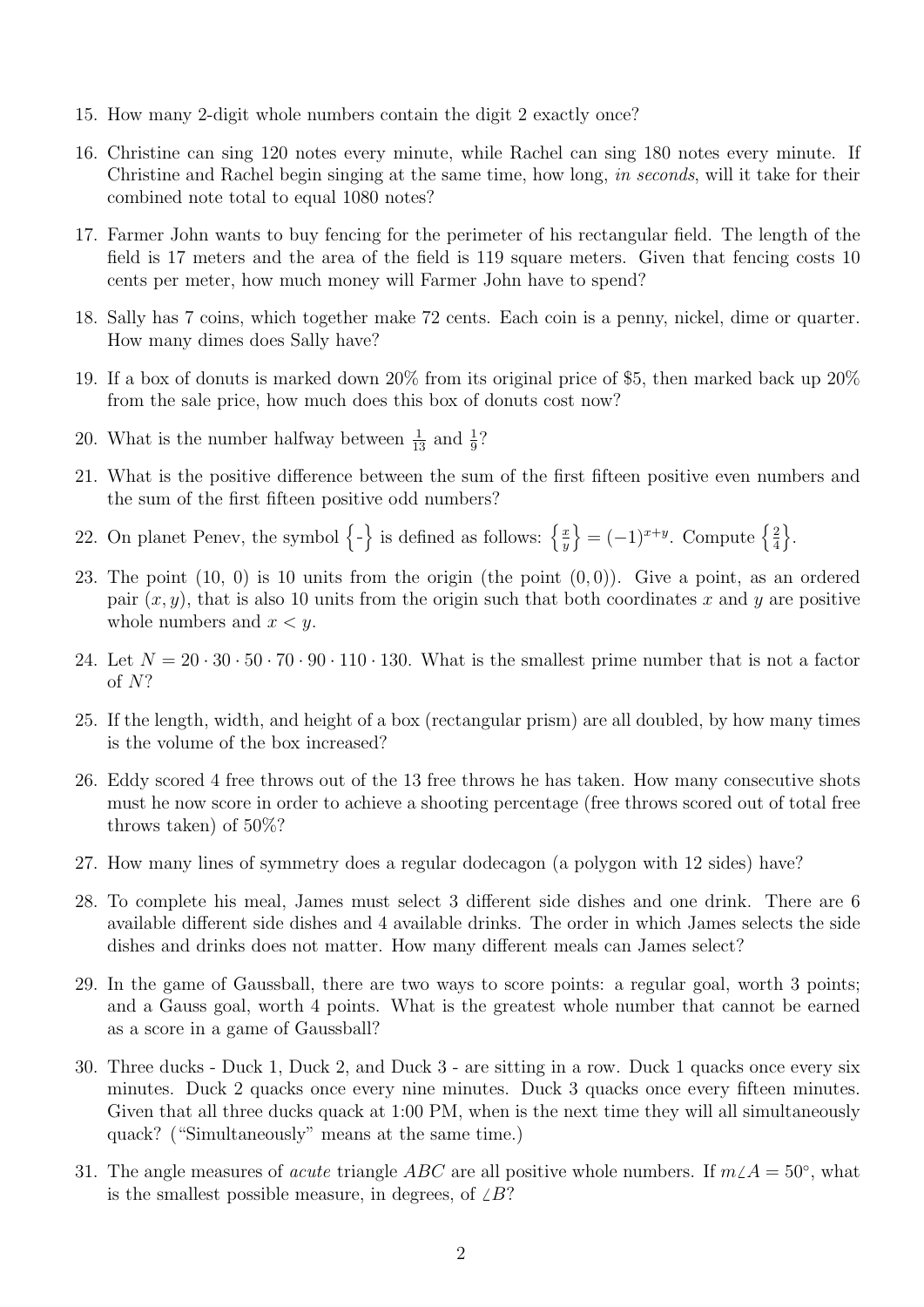- 32. Compute  $(\sqrt{2^3})^{\frac{4}{3}}$ .
- 33. Three children at a time can play jacks. For 30 minutes, 5 children take turns playing jacks so that each child plays for the same amount of time. How many total minutes does each child play jacks?
- 34. What is the units digit of  $8^{22}$ ?
- 35. A palindrome is a number that reads the same left-to-right as right-to-left. For example, 1234321 is a palindrome. How many palindromes between 1000 and 9999 are divisible by 5?
- 36. Dan runs at a speed of  $1.1\pi$  miles per hour. How long, in hours, does it take Dan to run 2.75 times around a circle with radius 1 mile?
- 37. Dr. Mayers raises chickens and rabbits in his classroom. He counts 450 total animals, and 1050 total legs on the animals. Each chicken has 2 legs, while each rabbit has 4 legs. How many rabbits does Dr. Mayers have?
- 38. On a test, Jamie was asked to add 9 to a number  $x$ , and then divide the result by 2. However, Jamie accidentally *subtracted* 9 from  $x$  and then *multiplied* the result by 2. Luckily for her, she still got the correct answer! Find x.
- 39. Richard plays darts on a circular dartboard that is made up of two concentric circles (two circles with the same center but different sizes). Getting a bulls-eye means hitting anywhere in the inner circle, which has radius 2 inches. The outer circle has radius 3 inches. Richard always hits the dartboard, but does not always get a bulls-eye. If Richard has an equal chance of hitting each point on the dartboard, what is the probability that Richard gets a bulls-eye in his next shot?
- 40. If  $2^x \cdot 3^x + 6^x = 432$ , find x.
- 41. Aaron and John have a 300-square-foot lawn. It takes Aaron 30 minutes to mow the lawn alone, and it takes John 20 minutes to mow the lawn alone. If Aaron and John work together to mow the lawn at the same time, how long, in minutes, will it take them to mow it?
- 42. Four different numbers  $A, B, C$  and  $D$  are chosen from the set

$$
\{-4, -\frac{3}{2}, -1, 0, \frac{5}{8}, 1, 4, 7\}.
$$

What is the smallest possible value of the sum  $\frac{A}{B} + \frac{C}{D}$  $\frac{C}{D}$ ?

- 43. Dr. Crane gave her class five homework assignments. Arthur only did three of these assignments. Dr. Crane picks two assignments at random to check, out of the five she gave. What is the probability that Arthur has done both of the assignments that Dr. Crane checks?
- 44. A cylindrical container of internal radius 2 inches and internal volume  $32\pi$  cubic inches is  $\frac{3}{4}$  filled with water. What is the maximum number of cylindrical disks of radius 2 inches and height  $\frac{3}{5}$ inch that can be added to the container without letting the water overflow?
- 45. Jimbo, Jun, Jay, Jacob, Janine and Jenna are standing in a line with their backs to a wall. How many different orders could they be standing in so that Jenna and Jimbo are standing next to each other?
- 46. How many positive divisors does  $(((2^0 \cdot 3^1)^2 \cdot 4)^3 \cdot 5)^4$  have?